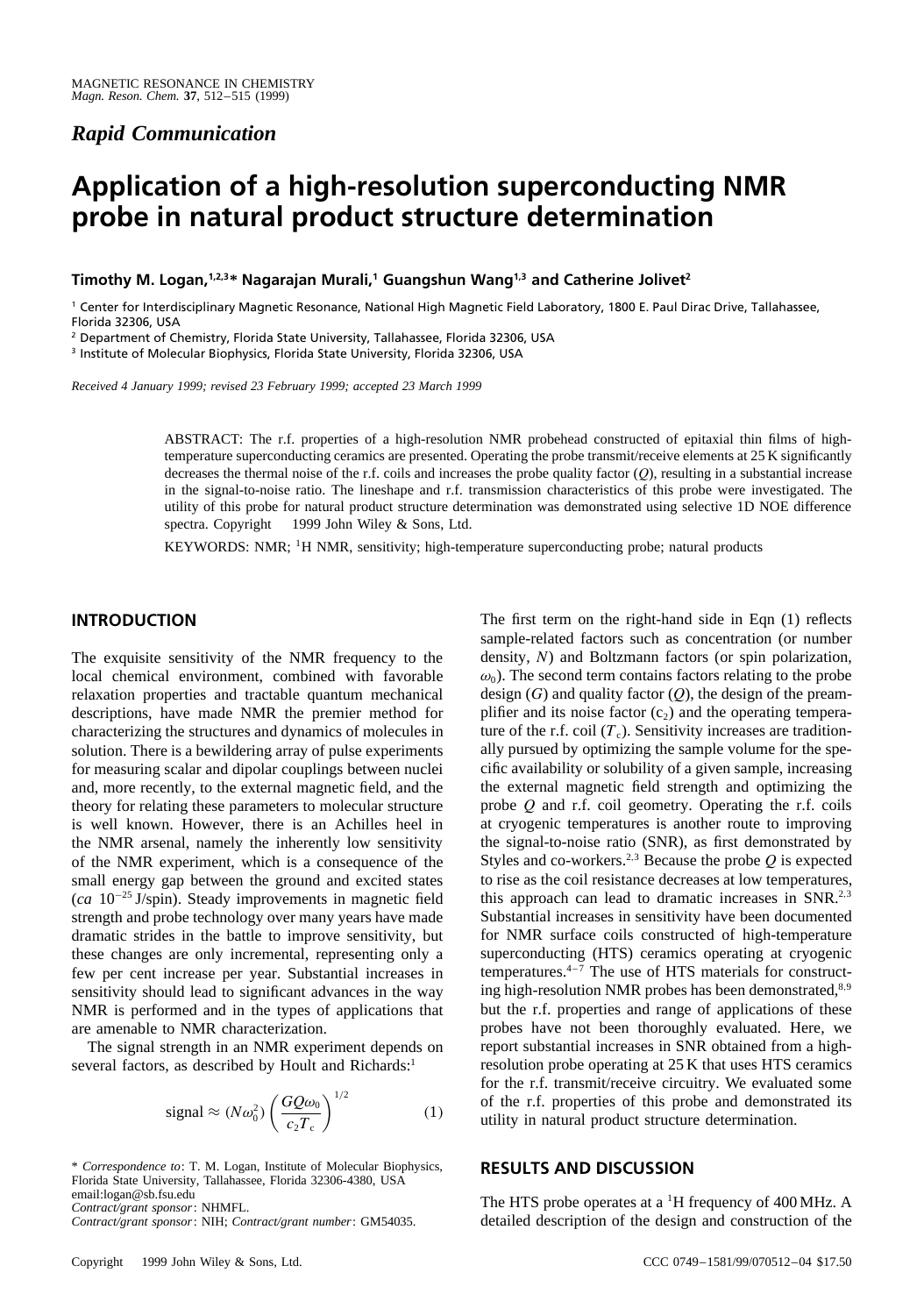probe is available elsewhere<sup>8,9</sup> and will not be repeated here. Briefly, the HTS probe is cast as two epitaxial thinfilm ceramics, disposed on either side of a 5 mm NMR sample tube, which are inductively coupled to r.f. input and tuning capacitors. The coils are doubly tuned to  ${}^{1}$ H and  ${}^{2}H$  to provide a dedicated,  ${}^{1}H$ -only probe with an internal lock channel. There are no pulsed field gradients or low- $\gamma$  heteronuclear r.f. coils.

#### **SNR and lineshape**

SNR was measured using a standard ethylbenzene sample, following standard procedures. As shown in Fig. 1(A) an SNR of 1691 : 1 was obtained on a 0.1% ethylbenzene standard sample, which represents a substantial improvement over the *ca* 450 : 1 SNR obtained on the same instrument using a standard probe. Following the discussion by Hill,<sup>9</sup> an estimated SNR enhancement for the HTS probe of *ca* 22-fold is obtained using a loaded probe Q of *ca* 10 000 at  $T_c = 25$  K. A predicted enhancement of *ca* 4.5fold is obtained when the geometrical filling factor of 0.2 for this probe<sup>9</sup> relative to a standard probe is included in this calculation. We observed only a 3.5-fold signal enhancement. Nevertheless, the HTS probe increases the sensitivity of the 400 MHz instrument to that of a typical 750 or 800 MHz system. This increased sensitivity can be translated directly into a decreased amount of signal averaging to obtain a desired SNR on a real sample, or into smaller amounts of material used to generate interpretable



**Figure 1.** 1D spectra indicating the SNR obtained on 0.1% ethylbenzene (top) and lineshape measurements using  $CHCl<sub>3</sub>$  (bottom). The lines in the bottom spectrum indicate the points at which the lineshape is measured.

NMR spectra. Figure 1(B) shows an expansion of the 1D spectrum of  $CHCl<sub>3</sub>$ , showing the lineshape obtained on this probe with the 26-channel shim set supplied by the instrument vendor. The linewidth measured at 50% maximum intensity was 0.88 Hz and the lineshape (peak width) at 0.55 and 0.11% intensity was 7.26 and 14.14 Hz, respectively. These values are slightly larger than those typically obtained using conventional probes, which may complicate spectral analysis in some samples. In the examples shown below, this lineshape did not impede spectral interpretation.

#### **R.f. transmission characteristics**

The 90° pulse was 16 µs measured using 9 dB attenuation of the 50 W power on a CHCl<sub>3</sub> sample in acetone- $d_6$ solvent. The value is reproducible over time and between chargings of the probe. The r.f. homogeneity, measured as the ratio of the 450°/90° pulse widths, was 65%, which is comparable to that observed on standard probes. The



**Figure 2.** NOE difference spectra collected on taxol using the HTS probe. (A) NOE difference spectrum resulting from selective saturation of H-10; (B) NOE difference spectrum resulting from saturation of H-7; (C) a high-resolution 1D spectrum of the same sample collected using a standard,  $1H$ -only probe. The structure of taxol is shown at the top, with the numbering system indicated. Assignments for the NOE enhancements are provided in the text.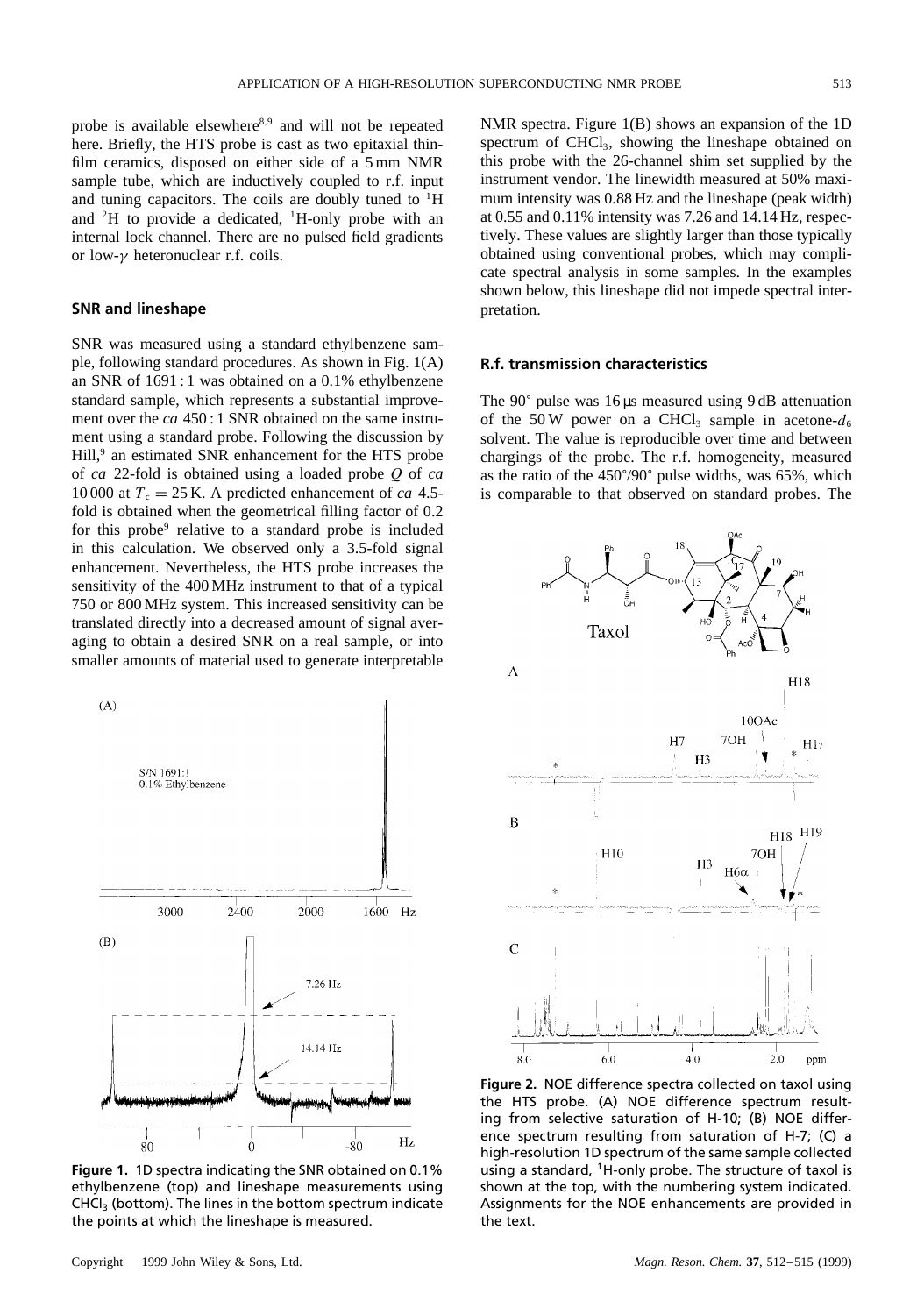linearity between r.f. power levels was poor, meaning that decreasing the r.f. amplitude by half did not lead to a doubling of the 90° pulse length. Specifically, values of  $18 \,\mu s$  (38  $\mu s$ ) and 30  $\mu s$  (68  $\mu s$ ) were obtained for the 90° (180°) pulse lengths on the chloroform sample when the r.f. amplitude was decreased by 6 and 12 dB, respectively. Although this is not an impediment to using the probe, the operator needs to be aware of this limitation and accurately calibrate pulses at all power levels in each experiment.

#### **Application to natural product characterization**

The 1D NOE difference experiment provides critical spatial relationships used when determining the structures of organic molecules and natural products, and places stringent requirements on instrument and probe stability.<sup>10</sup> We typically perform this experiment in the steady-state mode by saturating a single spin multiplet with low-power selective irradiation. The resulting NOE enhancement in dipolar-coupled spins is measured as the difference in resonance intensity of 1D spectra collected with the irradiation on-resonance and far off-resonance. Figure 2 shows representative NOE difference spectra collected on taxol, a natural product of considerable interest owing to its anticancer properties. Figure 2(C) shows the 1D spectrum collected on a traditional, dedicated <sup>1</sup> H probe at 400 MHz, and the top two spectra represent 1D NOE difference spectra collected following irradiation of (A) H-10 and (B) H-7. These spectra were collected on *ca* 1 mg of taxol in  $650 \mu l$  of CDCl<sub>3</sub> (*ca* 2 mM solution) in 64 scans with a 5 s preirradiation pulse using the Varian 'cyclenoe' experiment. This experiment interleaves the on- and offresonance irradiations from a single transmitter on alternate scans, and collects a 'difference' spectrum. The quality of NOE difference spectra collected using the HTS probe is fairly high, with flat baselines and NOE enhancements devoid of subtraction errors, indicating high stability of the irradiation pulse and receiver over the course of the experiment. Specifically, saturation of H-10 generates NOEs to H-7 (4.4 ppm), H-3 (3.8 ppm), 7-OH (2.43 ppm), the methyl on the  $C-10$  acetate  $(2.15$  ppm) and the H-18 methyl (1.8 ppm). The H-10 singlet at 6.25 ppm is selectively saturated with only minimal saturation of the adjacent triplet, H-13; the enhancement at *ca* 1.4 ppm is the H-17 methyl group, which arises from a direct NOE from H-13, showing that the r.f. selectivity achieved can be fairly high. Higher selectivity was achieved by further reduction of the saturation power (not shown). Saturation of H-7 shows strong NOEs to H-10 (6.2 ppm), H-3 (3.8 ppm) and the vicinal hydroxyl proton (2.4 ppm) and weak NOEs to the H-18 and H-19 methyl groups. The poorer lineshape associated with the HTS probe is apparent on comparing the NOE difference spectra with the 1D reference spectrum collected using a traditional probe. For example, the splitting of the H-7 resonance (4.44 ppm) due to scalar coupling is resolved to the baseline using a traditional probe, but is barely perceptible in the spectrum collected with the HTS probe. However, the decreased lineshape did not impede interpretation of the NOE difference spectra.

A more striking comparison of the sensitivity advantage afforded by the HTS probe is presented in Fig. 3, which



**Figure 3.** Comparison of SNR enhancement afforded by the HTS probe over a conventional probe. NOE difference spectra collected on a 250  $\mu$ m sample of taxol, under identical conditions using either (A) a conventional probe or (B) the HTS probe.

A